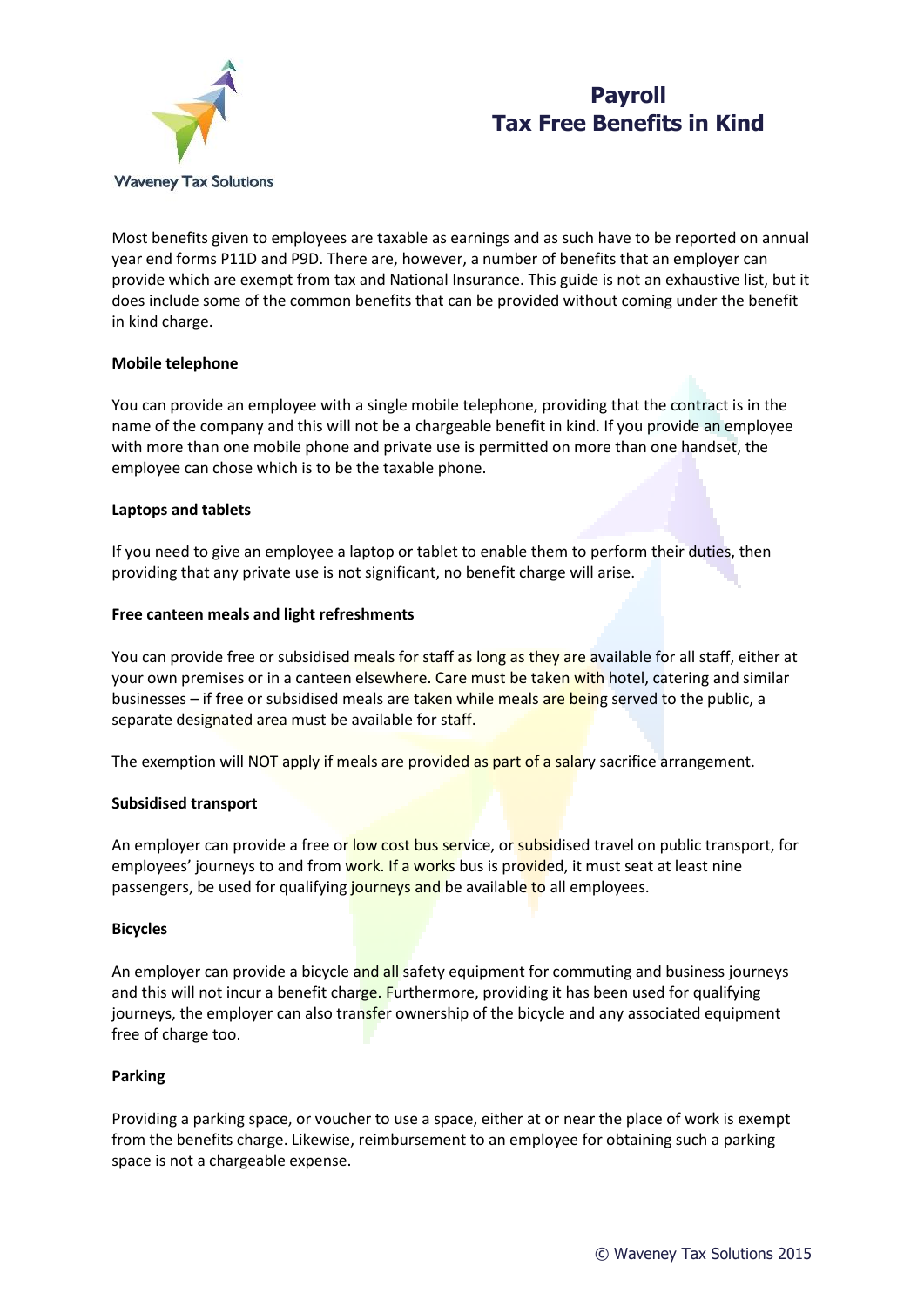

# **Payroll Tax Free Benefits in Kind**

# **Training**

If you provide employees with training in practical or theoretical skills required for their job or for their job progression, all costs are exempt from the benefits charge. This includes any associated costs, such as:

- travel and subsistence expenses
- other incidental costs, such as additional childcare expenses directly related to undertaking the training in question
- costs which relate to examinations and registration of qualifications
- the costs of multi-media and distance-learning aids, practical course materials and books

The exemption is also extended to:

- training activities such as first aid and health and safety in the workplace
- employee development schemes
- activities intended to develop skills you need in leadership and teamwork

#### **In-house sports facilities**

If sports facilities are made available to all employees and members of their families and households, there will be no benefit charge, providing that those facilities are not:

- available to the general public
- consisting of, or provided in association with accommodation
- provided on domestic premises
- **•** mechanically propelled vehicles or vessels such as cars, motorboats and aeroplanes

## **Staff entertainment**

Staff will not be assessed on the costs of any staff parties during the year, providing that the party/parties are open to all staff and that the cost per staff member (including the costs associated with their guests) does not exceed **£150.** 

## **Overnight incidental expenses**

When employees need to stay away from home overnight as part of a business journey, payments can be made for incidental personal expenditure, such as newspapers and phone calls, of up to £5 per night for business journeys in the UK and £10 a night for business journeys outside the UK.

## **Pensions and life insurance**

Employer contributions into a registered pension scheme are exempt from the benefits charge, as are payments made by an employer for life insurance for employees, providing that the employees' dependents are the beneficiaries.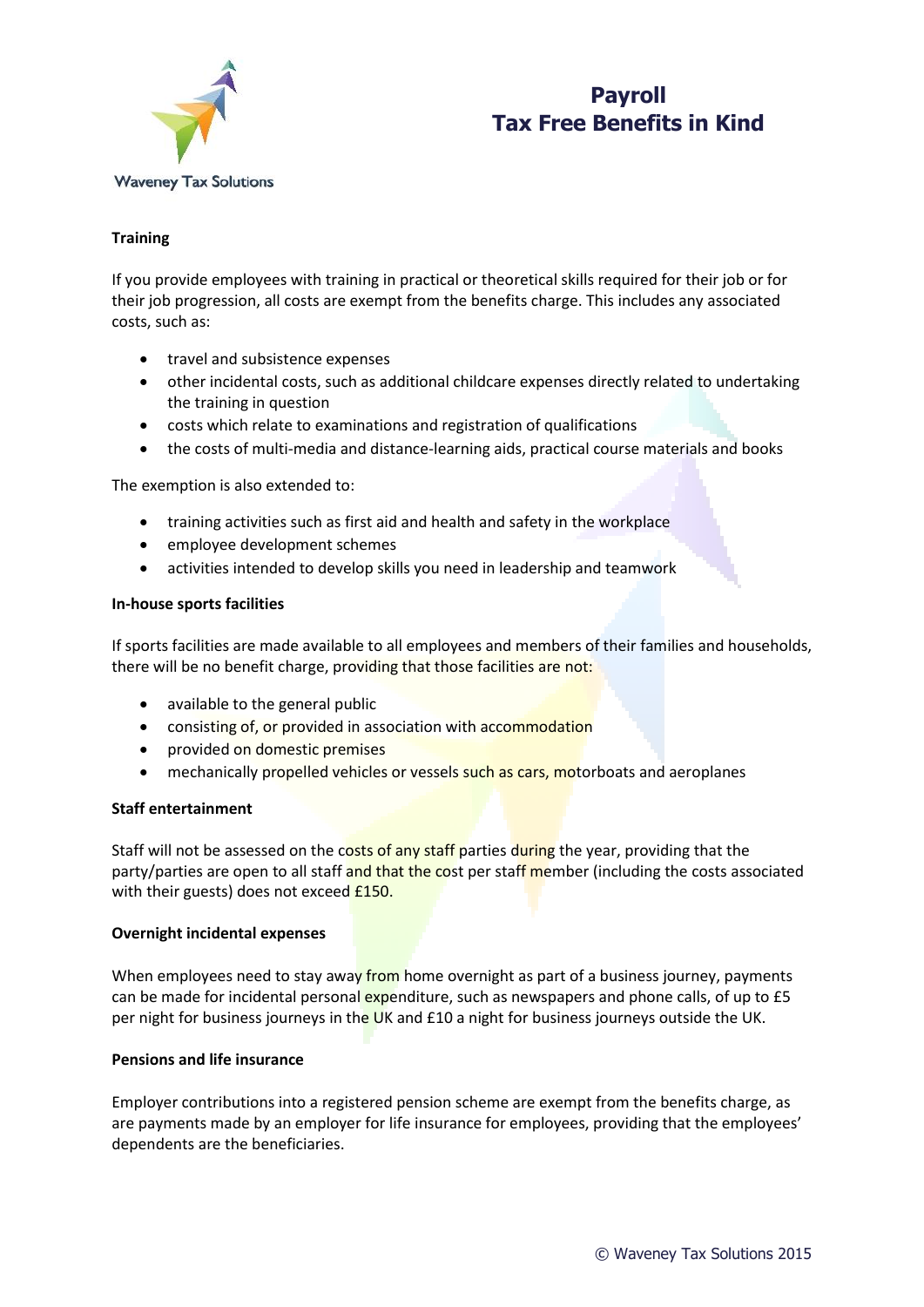



# **Staff welfare counselling services**

Welfare counselling made available to all employees on similar terms is exempt from tax. For this purpose, welfare counselling does not include:

- any medical treatment
- advice on finance or tax (other than debt counselling)
- advice on leisure or recreation
- legal advice

## **Child care and child care vouchers**



The provision of childcare facilities for children under the age of 18 is exempt from the benefit charge. The facilities may be provided jointly with other employers, local authorities or voluntary bodies, but the employer must be at least partly responsible for the finance and management of the facilities. The premises must be properly registered and cannot be domestic property.

**NB** The exemption does NOT cover cash allowances or paying the employee's childcare fees.

There is an exemption for qualifying childcare vouchers, however there is a cap on the maximum value that can be given tax free. The weekly limits for tax free vouchers are currently:

- Basic rate taxpayer £55
- Higher rate taxpayer (40%) £28
- Additional rate taxpayer (45%) £25

The above rates are for employees who first joined an employer voucher scheme on or after 6th April 2011 – for any employees who joined a scheme prior to that date, the tax free amount remains at a flat rate of £55 per week.

## **Working from home**

If you agree that an employee can regularly work from home instead of being at your premises, you can make tax free payments to cover the additional household expenses incurred by working at home.

You can pay up to £4 per week without the need for any supporting evidence. If a higher amount is to be paid, supporting evidence will be required and you should consider seeking agreement from HM Revenue & Customs.

**NB** This exemption does not apply if an employee simply takes additional work home in the evenings.

There is no charge for equipment provided to enable an employee to work from home, providing that there is no or little private use.